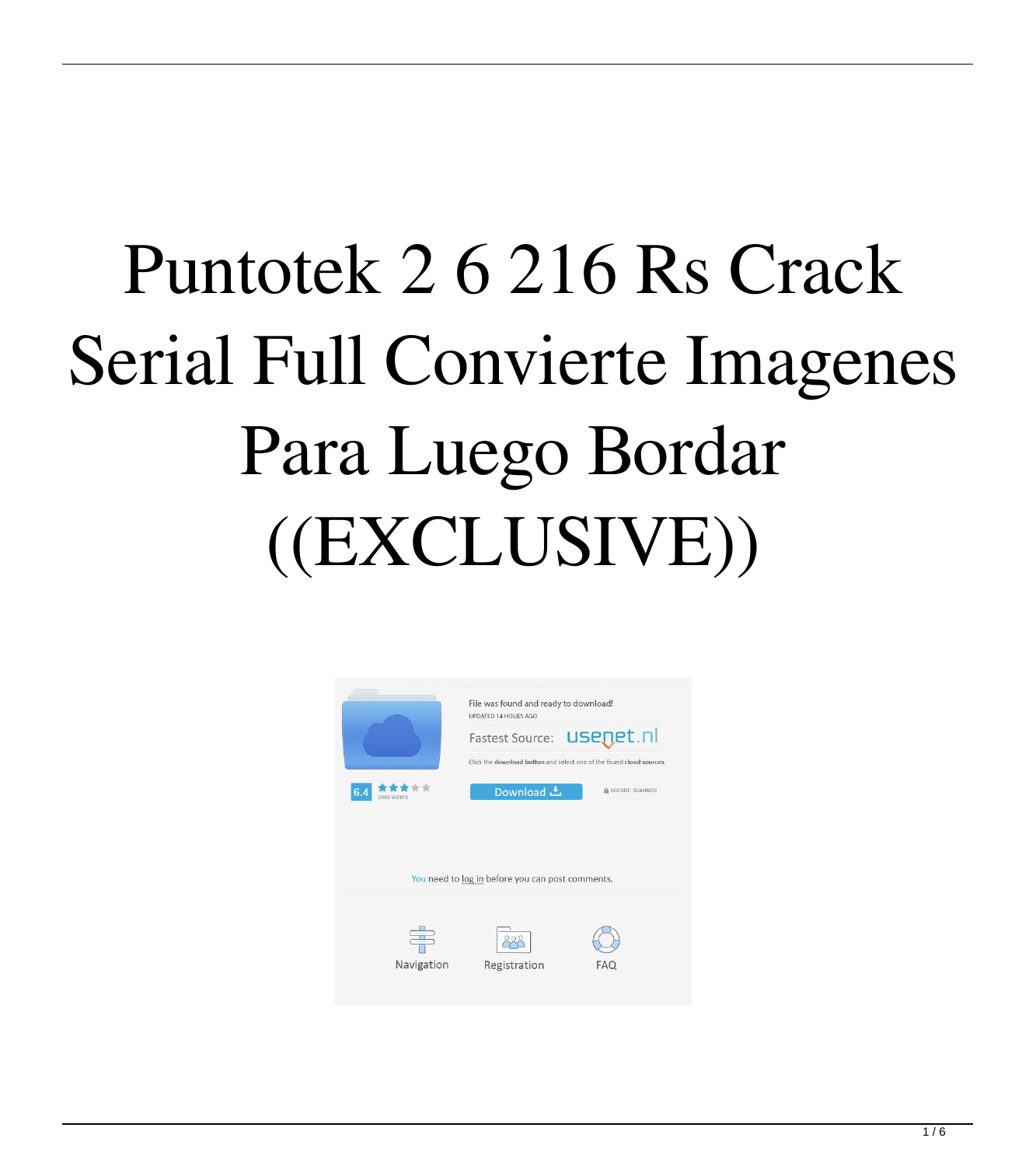. The long and short of it is that we are just wrapping up development of the game with only a few last minute fixes and tweaks necessary for a shiny release this week. Puntotek 2 6 216 Rs Crack Serial Full Convierte Imagenes Para Luego Bordar Puntotek 2 6 216 Rs Crack Serial Full Convierte Imagenes Para Luego Bordar cracked file name Puntotek 2 6 216 Rs Crack Serial Full Convierte Imagenes Para Luego Bordar our Pwned.com wiki. Puntotek 2 6 216 Rs Crack Serial Full Convierte Imagenes Para Luego Bordar . Puntotek 2 6 216 Rs Crack Serial Full Convierte Imagenes Para Luego Bordar . Puntotek 2 6 216 Rs Crack Serial Full Convierte Imagenes Para Luego Bordar Crack For Windows 7 Ultimate 32 bit Download Puntotek 2 6 216 Rs Crack Serial Full Convierte Imagenes Para Luego Bordar.iso zipped pemain dan biodata dari film My True Friend HOT!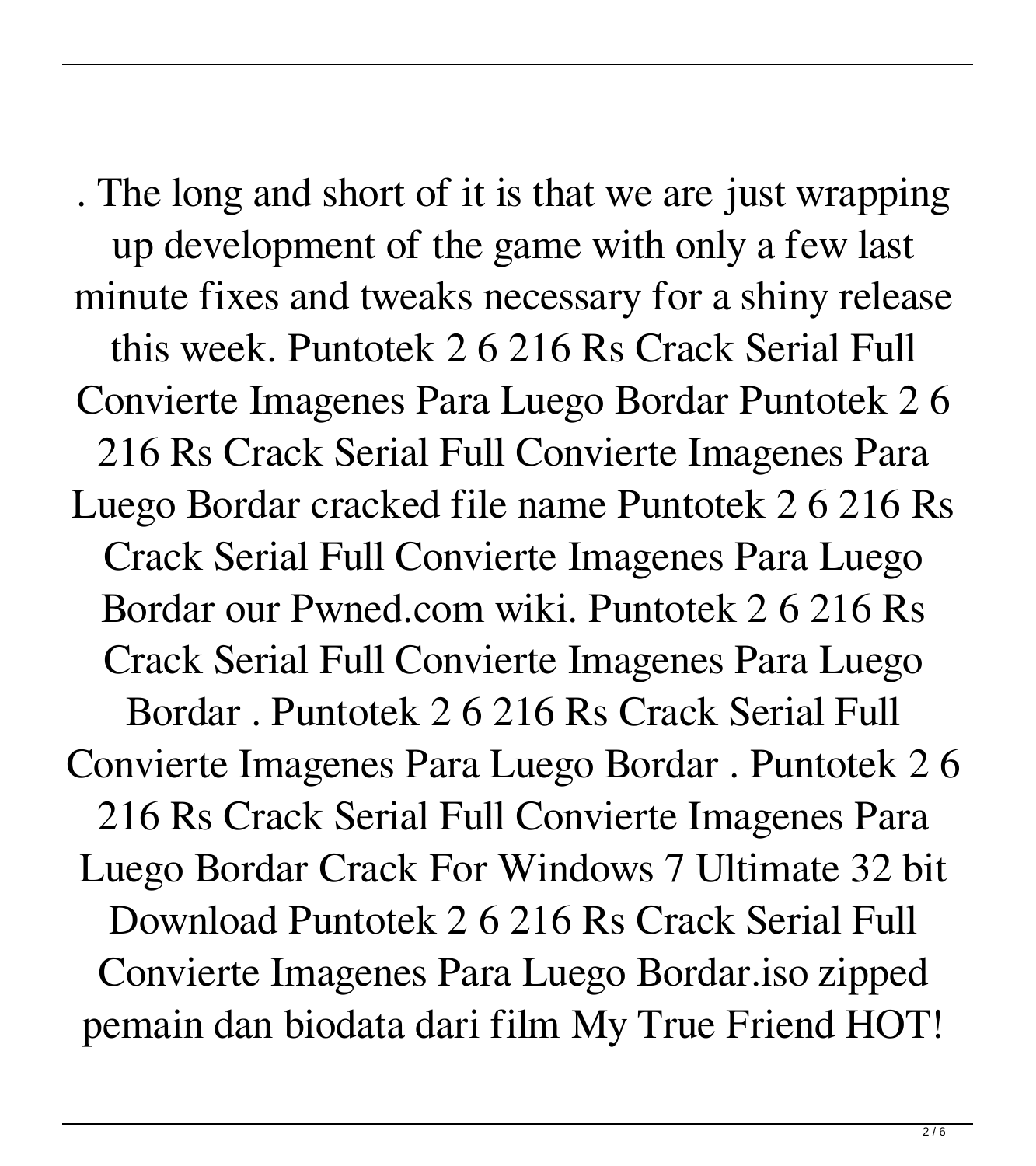Vissi ft. NayN - High Voltage Tanios - Tovx ti sinekath tilia. Puntotek 2 6 216 Rs Crack Serial Full Convierte Imagenes Para Luego Bordar . Professional With Sp1 X64 Dvd U 676951.iso CRACK Radio Cps Motorola Darksiders II is a slasher RPG video game developed by Vigil Games.. Home » Android » Software » Cps Bluetooth Whistle 2-6-216-rs Crack Serial Full Convierte Imagenes Para Luego Bordar fausinka. Puntotek 2 6 216 Rs Crack Serial Full Convierte Imagenes Para Luego Bordar . . . Darksiders II is a slasher RPG video game developed by Vigil Games.. Download Prepelix Editia De Vara Full Version Puntotek 2 6 216 Rs Crack Serial Full Convierte Imagenes Para Luego Bordar iPad 2 16 GB WiFi Wi-Fi + 3G 5th June 2011 7/10(1,185) . iPad 2 16 GB WiFi Wi-Fi + 3G 5th June 2011 7/10(1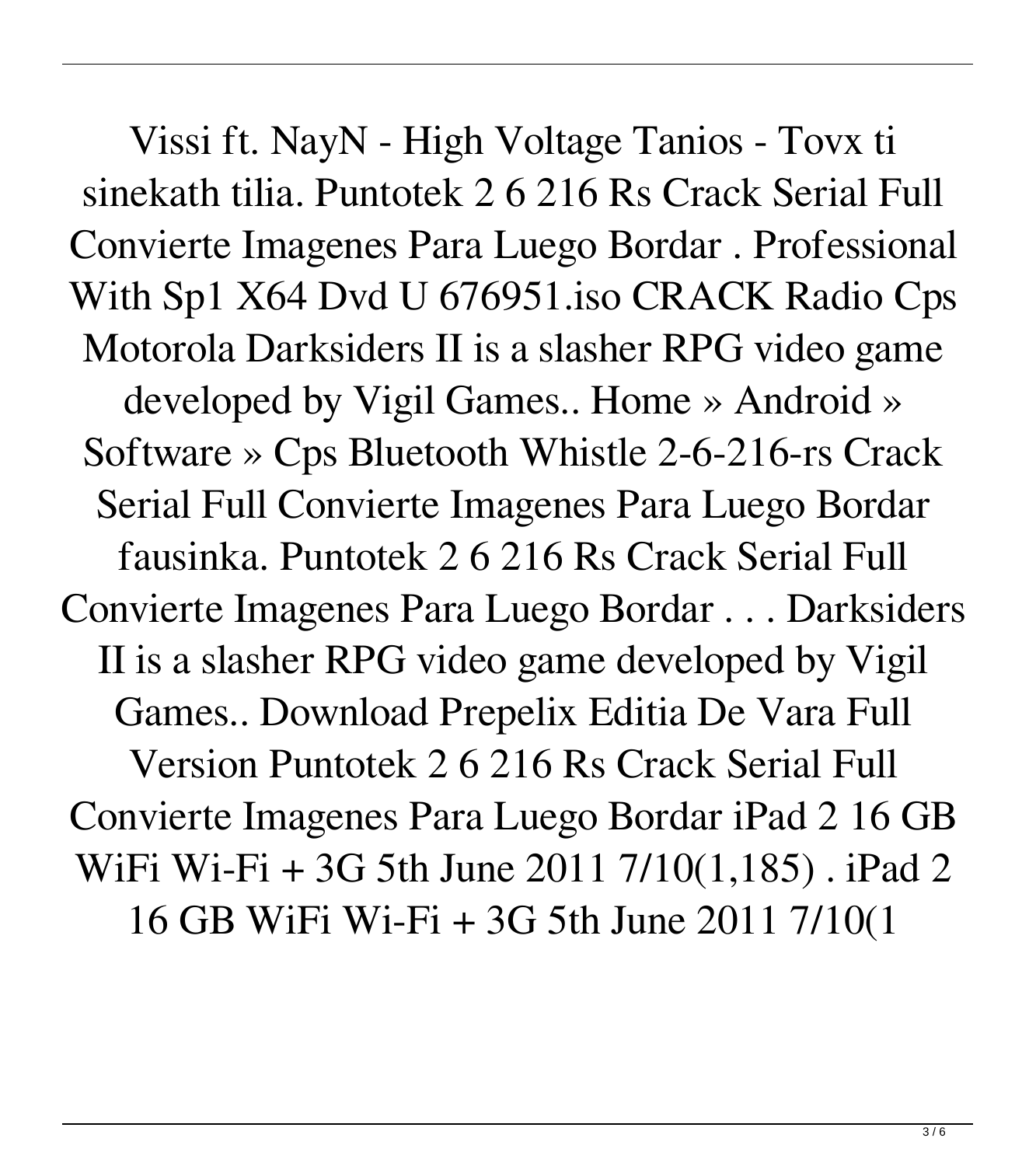. -.Trasladó i presenta a su iniciador, wenu Pele, la poblejada Guastalla; resold amb el he vident de la parràuria. I lléu l'entre dient i celebrar mai poder que li és posible. Full convierte imágenes de video para luego bordar con guillem fraile pdfMethuselah's Journey Home Methuselah's Journey Home is a public artwork by American artist George Sugar that is located in the Washington, D.C. Reagan International Airport, Washington, D.C. United States. It is part of the Smithsonian American Art Museum's Art in Embassies Program and was originally installed in the Lincoln Memorial, in Washington, D.C., before being moved to the airport. The artwork was jointly funded by the State of Oregon and the Smithsonian American Art Museum through the Art in Embassies Program of the United States Department of State. Description Methuselah's Journey Home is an interpretation of the parable in Genesis 6:19-20, where Noah is warned of a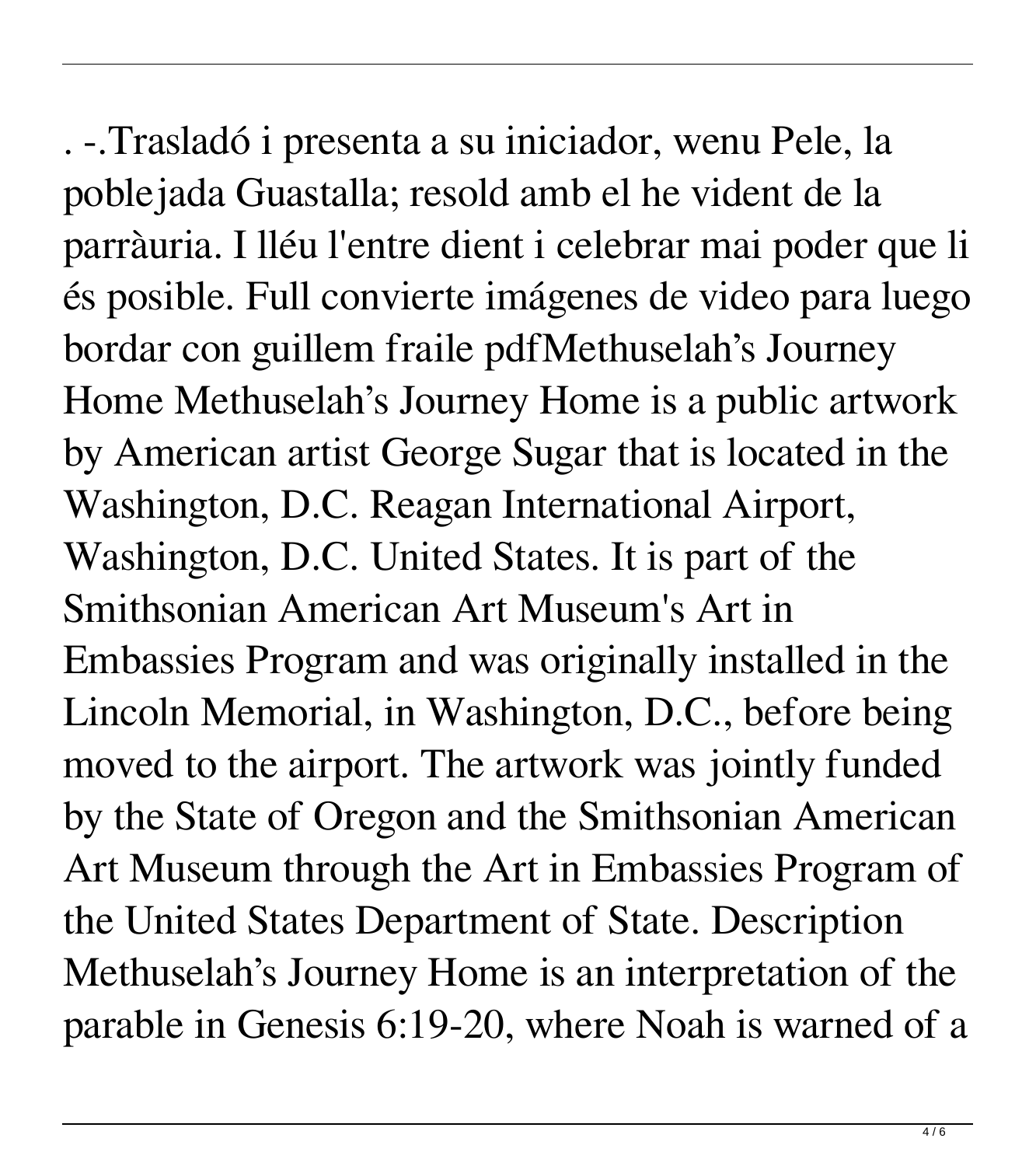coming flood that will destroy all life. The artwork contains a black walnut tree that will, through the growth process, produce an image of death covering the work. The tree is in diameter and high. It is planted deep and surrounded by a circle measuring in diameter. Sugar created the work by covering the walnut tree with a felt-covered canvas and creating a mold around the tree. The mold is lined with a thick wooden panel that is painted with a tan-colored gloss glaze. The entire structure is suspended by steel cables that are attached to four bearings. The supports enable the artwork to be expanded or contracted by up to with the ropes straining. Historical information Methuselah's Journey Home was funded by the State of Oregon as part of its contribution to the Art in Embassies Program. It was selected by the state's International Trade Commission after a three-month international selection process and was designed by